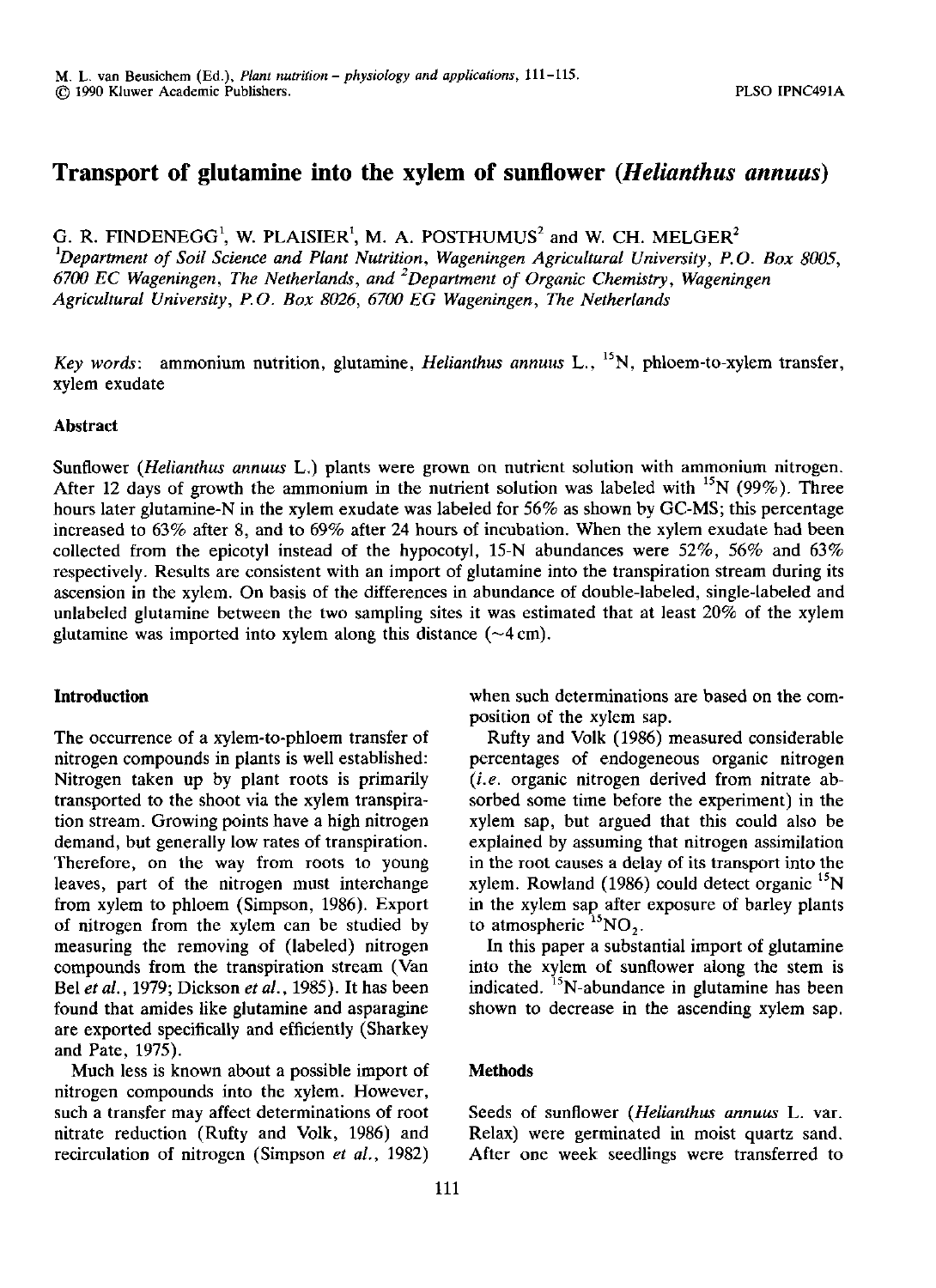nutrient solution  $(3 \text{ mM} (NH_4), SO_4, 1 \text{ mM} )$  $K_2SO_4$ , 1 mM CaCl<sub>2</sub>, 1 mM MgSO<sub>4</sub>, 0.25 mM  $KH<sub>2</sub>PO<sub>4</sub>$ , Fe-EDTA and micronutrients).

Throughout the period of germination, growth, and <sup>15</sup>N-incubation the nutrient solut was aerated, mixed and kept at pH 6.0 by automatic titration with diluted  $NH<sub>4</sub>OH$ . The growth conditions were kept constant at 20° C and 80% air humidity with a photoperiod of 16 hours  $(60 \text{ W m}^{-2})$ 

After 12 days of growth on nutrient solution 18 plants of equal size were selected and transferred to a smaller container with 1.6 L nutrient solution labeled with  ${}^{15}NH_4$  (99%). Xylem e date was collected during 30 minutes from plants cut freshly  $\sim$ 2 cm above or  $\sim$ 2 cm below the cotyledons and immediately deep frozen.

For GC-MS analysis of the xylem exudates the procedure of MacKenzie and Tenaschuk (1985) was used. Three samples of  $40 \mu L$  from different plants were freeze-dried. Subsequently 4  $\mu$ L trimethylamine and  $60 \mu L$  N-methyl-N-(tert. butyldimethylsilyl)-trifluoroacetamide (MTBSTFA; Pierce Chemical Company) was added. The closed reaction vessel was heated to 75°C for  $30 \text{ min. } 2 \mu L$  were injected into the Pye Unicam 204-series gaschromatograph equipped with a CP-Sil 19CB capillary column of 0.25 mm i.d.  $\times$ 

25 m. Temperature program was 2 min at 180°C followed by a rise to 260C at a rate of  $4^{\circ}$ C min<sup>-1</sup>. Mass spectra were obtained from a connected VG7070F mass spectrometer using 70 eV electron impact ionization. During the chromatographic analysis of the derivatized xylem exudate the intensities of the mass spectral peaks corresponding to the  $(GLN(TBDMSi))<sub>3</sub>$ - $COOSiC<sub>6</sub>H<sub>15</sub>$ <sup>+</sup>-fragment (masses 329.24, 330.24) and 331.23; see also Rhodes *et al.,* 1989) were recorded. The obtained integrated peak intensities were corrected for the natural abundances of  ${}^{2}H, {}^{13}C, {}^{15}N, {}^{17}O, {}^{18}O, {}^{29}Si$  and

Amino acids in the xylem sap were determined with an amino acid analyzer.

### **Results and discussion**

# *Abundance of glutamine and<sup>15</sup>N in the xylem exudate*

The amino acid analysis of the xylem exudate is given in Table 1. Glutamine is by far the most abundant amino acid.

The  $15$ N-abundance in glutamine from the xylem exudate (NX) during the incubation with N-ammonium is shown in Figure 1. When



*Fig. 1.* '<sup>5</sup>N abundance of glutamine in the xylem exudate of sunflower plants. Xylem exudate has been collected from hypocotyl  $(\Box)$  or epicotyl  $(\bigcirc)$ . Means of 3 replicates.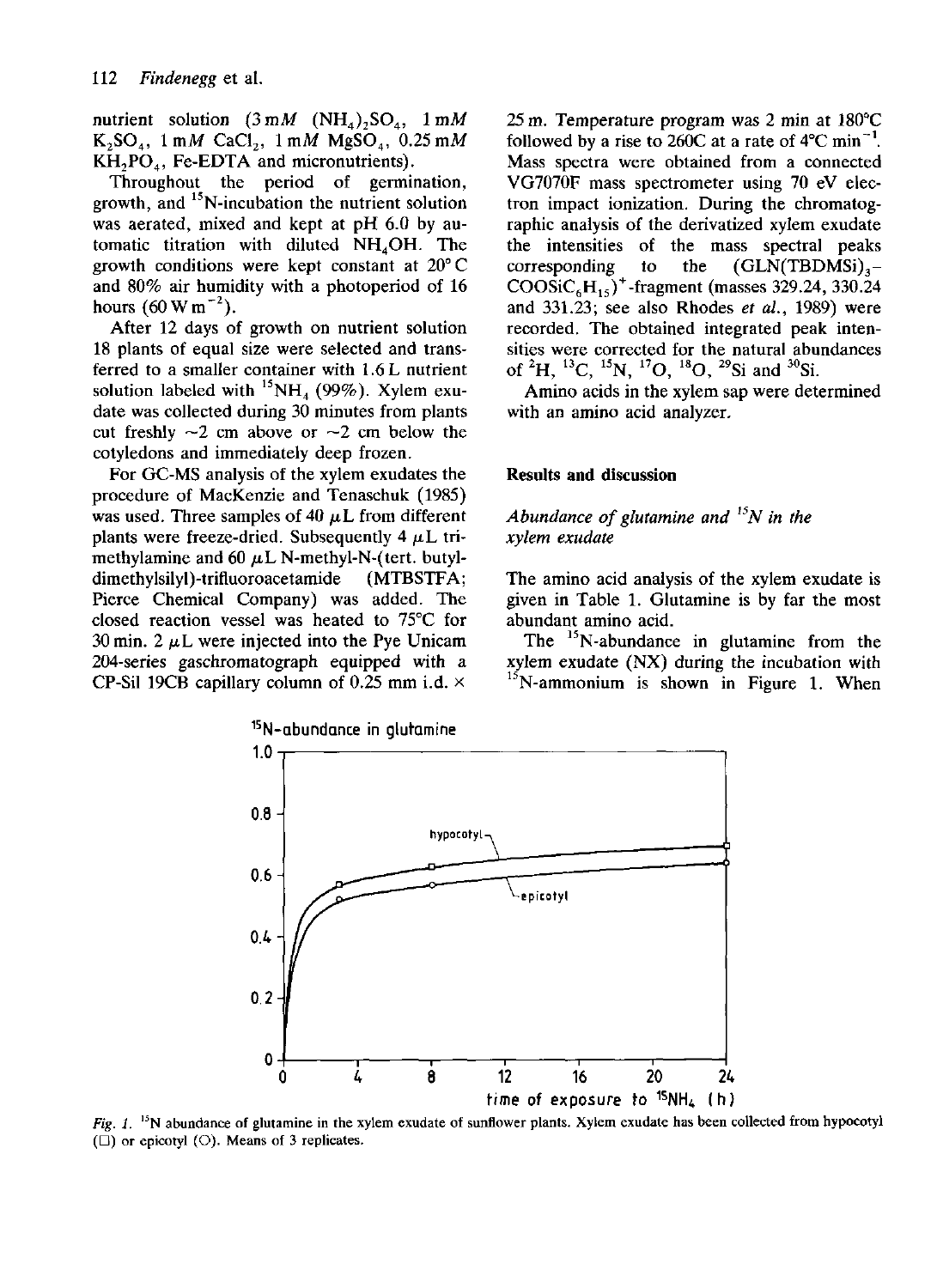*Table 1.* Concentration of amino acids in the xylem exudate of sunflower. Means of two exudate samples collected from the hypocotyl

| Amino acid    | Concentration $(mM)$ |  |
|---------------|----------------------|--|
| alanine       | 1.9                  |  |
| asparagine    | 23.1                 |  |
| aspartic acid | 0.6                  |  |
| glutamic acid | 3.8                  |  |
| glutamine     | 149.3                |  |
| glycine       | 0.5                  |  |
| histidine     | 1.0                  |  |
| isoleucine    | 0.8                  |  |
| leucine       | 0.9                  |  |
| lysine        | 0.5                  |  |
| phenyialanine | 0.4                  |  |
| serine        | 6.0                  |  |
| threonine     | $2.2\,$              |  |
| valine        | 2.1                  |  |

xylem sap has been collected from the hypocotyl, 56% of the glutamine-N was labeled 3 hours after application of  ${}^{15}N$ , *i.e.* nearly half of glutamine N present in the xylem has been taken up by the plant more than 3 hours before. Later this percentage increased only slightly (to 63% after 8, and to 69% after 24 hours). The initial rapid and the later slow increase in  $15N$  abundance is in line with the results of Rufty and Volk (1986) and means that the nitrogen-pool equilibrating with xylem-glutamine is great, so that its <sup>15</sup>N abundance does not increase quickly.

When the xylem sap has been collected from the epicotyl, consistently lower  $^{15}$ N-abundances were recorded (Fig. 1). This indicates an import of unlabeled glutamine along the stem.

## *Abundance of unlabeled, single labeled and double labeled glutamine*

By comparing the size of the 329, 330, and 331 peak of the mass spectrometer, abundances of unlabeled, single and double labeled glutamine molecules (X0, XI and X2) could be calculated (Table 2). It was found that at any given abundance in the xylem (NX) the percentage of single labeled glutamine was less than expected on basis of a stochastic distribution of label over the amino and amido group of glutamine. With a stochastic distribution the abundance of double

*Table 2.* Abundance of unlabeled (XO), single labeled (XI) and double labeled (X2) glutamine in the xylem exudate of sunflower. Means of 3 replicates

| Collection<br>site | Time of exposure<br>to ${}^{15}NH_{4}$ (hours) | X <sub>0</sub> | X <sub>1</sub> | X2    |
|--------------------|------------------------------------------------|----------------|----------------|-------|
| Hypocotyl          | 3                                              | 0.208          | 0.456          | 0.336 |
|                    | 8                                              | 0.170          | 0.404          | 0.427 |
|                    | 24                                             | 0.120          | 0.371          | 0.509 |
| Epicotyl           | 3                                              | 0.252          | 0.454          | 0.294 |
|                    | 8                                              | 0.218          | 0.441          | 0.344 |
|                    | 24                                             | 0.168          | 0.390          | 0.442 |

labeled glutamine X2 should be  $NX^2$ ; however the experimentally derived value as  $NX^{1.87\pm0.04}$ (Fig. 2). This is consistent with the results of Rhodes *et al.,* (1989). Apparently glutamine molecules have been synthesized at sites of different <sup>15</sup>N-abundance. Glutamine synthesized sites with high  $^{15}$ N-abundance has an increa chance to get labeled at both nitrogen atoms whereas glutamine synthesized at sites with low abundances had an increased chance to stay totally unlabeled. Long-distance transport of intermediate products *(e.g.* glutamate) during glutamine synthesis thus seems to be of minor importance.

# *Analysis of variance*

An analysis of variance has been conducted for the  $15$ N-abundance data. Significance levels the effects of the factor 'xylem sap collection site' and of the covariate 'time of incubation' are shown in Table 3. NX, X0, XI and X2 were significantly influenced by the time of incuba whereas the decline of <sup>15</sup>N-abundance betwe hypo- and epicotyl was significant only with respect to the increase of unlabeled glutamine.

The fact that the exponent EX, linking NX to X2, did not increase significantly during the experiment or between the collection sites means that there was no indication of a later metabolization of glutamine after its initial production. Such a metabolization should randomize the preferential formation of double labeled glutamine and consequently increase EX towards a value of 2. Sharkey and Pate (1975) reported that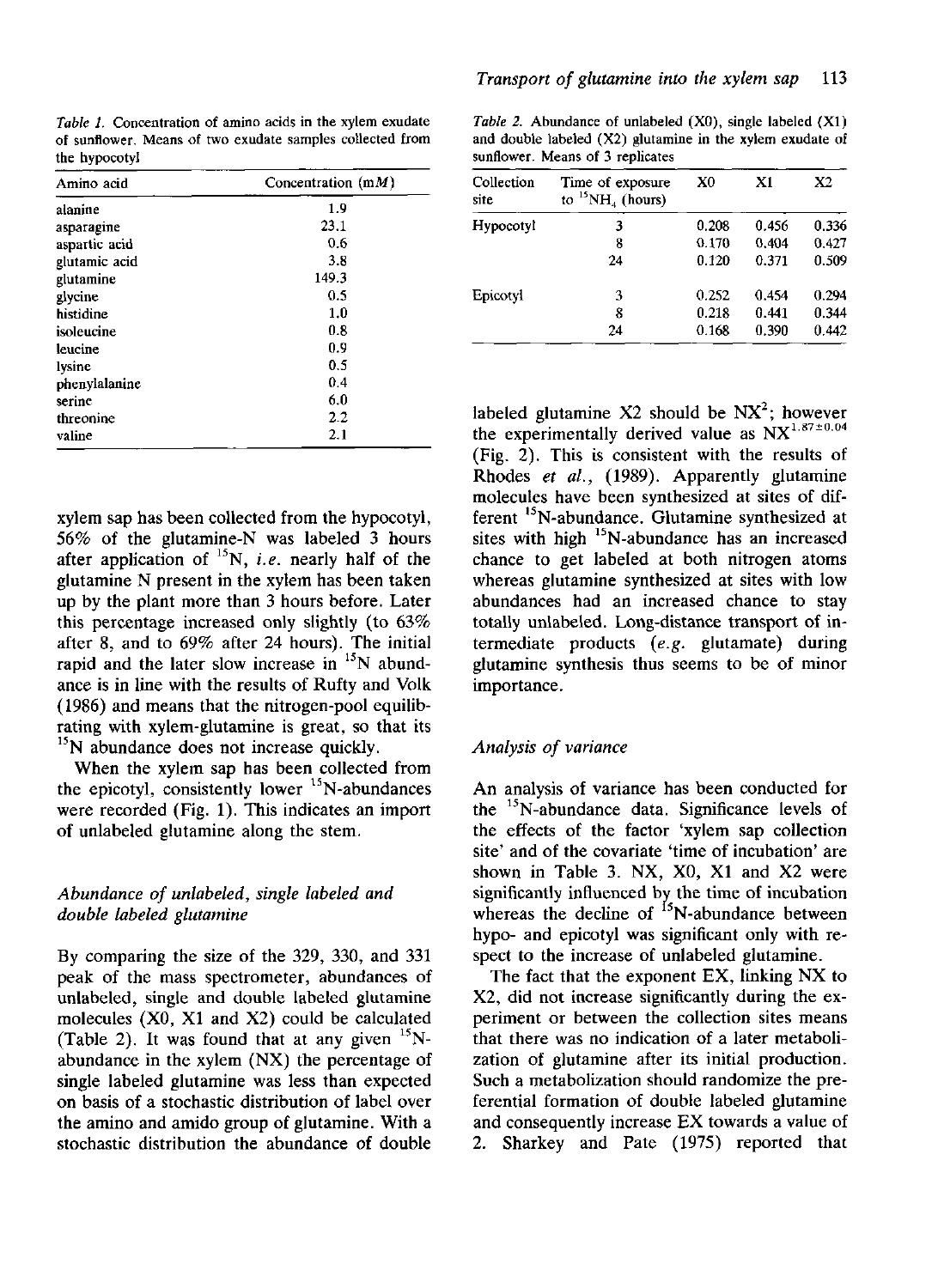

*Fig. 2.* Abundance of unlabeled (XO), single labeled (XI) and double labeled (X2) glutamine in the xylem exudate of sunflower plants as a function of the <sup>15</sup>N-abundance of glutamine (NX). Xylem exudate has been collected from the hypoc picotyl (O). Solid lines represent stochastic distribution of <sup>15</sup>N between amino and amido group, broken lines according to the formula  $X2 = NX$ 

*Table 3.* Analysis of variance of data on the abundance of unlabeled  $(X0)$ , single labeled  $(X1)$  and double labeled  $(X2)$ glutamine in the xylem exudate, the <sup>15</sup>N-abundance glutamine in the xylem exudate (NX) and the exponent linking X2 to NX, (EX). Significance levels:  $**<0.01$ ;  $* < 0.05$ ; NS  $> 0.05$ 

|                | Effect of       |                               |  |
|----------------|-----------------|-------------------------------|--|
| Analysis for   | Covariate: time | Factor: site of<br>collection |  |
| X <sub>0</sub> | $***$           | *                             |  |
| X1             | **              | NS                            |  |
| X <sub>2</sub> | **              | <b>NS</b>                     |  |
| <b>NX</b>      | $* *$           | NS                            |  |
| EX             | NS              | NS                            |  |

glutamine exported from the xylem was largely unmetabolized when recovered in the phloem sap.

# *Quantitative estimation of glutamine import into the xylem*

From the labeling pattern of the glutamine molecules at the two collection sites the percentage of glutamine imported between hypocotyl and epicotyl can be estimated. From Table 2 it can be calculated that after 3 hours of incubation XO at the hypocotyl was 17% lower than at the epicotyl. Because a possible export of glutamine